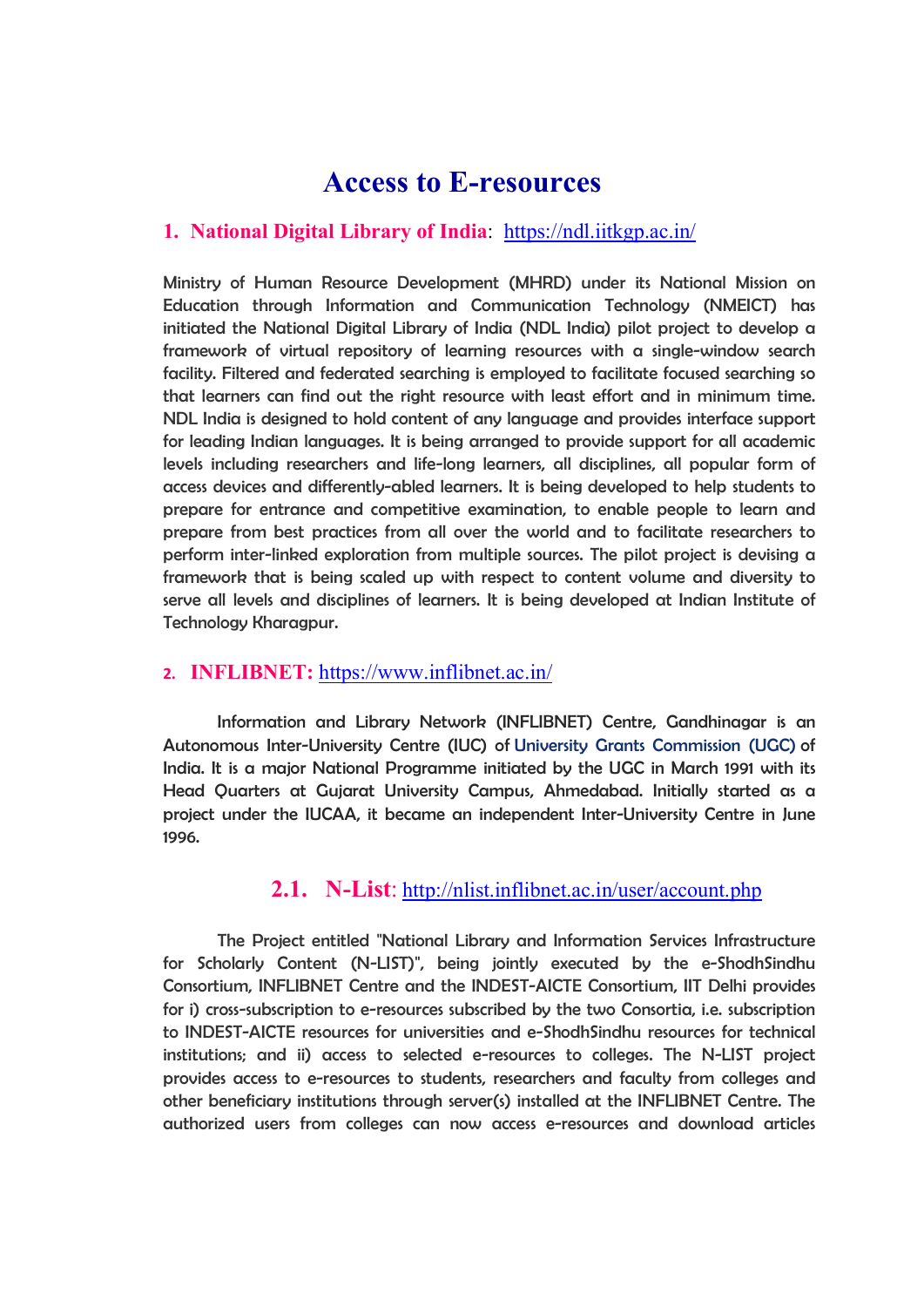required by them directly from the publisher's website once they are duly authenticated as authorized users through servers deployed at the INFLIBNET Centre.

### 2.2. e-SodhSindhu: https://ess.inflibnet.ac.in/

Based on the recommendation of an Expert Committee, the MHRD has formed e-ShodhSindhu merging three consortia initiatives, namely UGC-INFONET Digital Library Consortium, NLIST and INDEST-AICTE Consortium.The e-ShodhSindhu will continue to provide current as well as archival access to more than 15,000+ core and peer-reviewed journals and number of bibliographic, citation and factual databases .

### 2.3. e-sodhganga: http://shodhganga.inflibnet.ac.in/

## A reservoir of Indian Theses

The Shodhganga@INFLIBNET Centre provides a platform for research students to deposit their Ph.D. theses and make it available to the entire scholarly community in open access. The repository has the ability to capture, index, store, disseminate and preserve ETDs submitted by the researchers

#### 2.4. SWAYAM PRABHA: https://www.swayamprabha.gov.in/

The SWAYAM PRABHA is a group of 32 DTH channels devoted to telecasting of highquality educational programmes on 24X7 basis using the GSAT-15 satellite. Every day, there will be new content for at least (4) hours which would be repeated 5 more times in a day, allowing the students to choose the time of their convenience. The channels are uplinked from BISAG, Gandhinagar. The contents are provided by NPTEL, IITs, UGC, CEC, IGNOU, NCERT and NIOS. The INFLIBNET Centre maintains the web portal.

### 2.5. E-PGPathshala: http://epgp.inflibnet.ac.in/

e-PG Pathshala is an initiative of the MHRD under its National Mission on Education through ICT (NME-ICT) being executed by the UGC. The content and its quality being the key component of education system, high quality, curriculum-based, interactive econtent in 70 subjects across all disciplines of social sciences, arts, fine arts and humanities, natural & mathematical sciences, linguistics and languages have been developed by the subject experts working in Indian universities and other R & D institutes across the country. Every subject had a team of principal investigator, paper